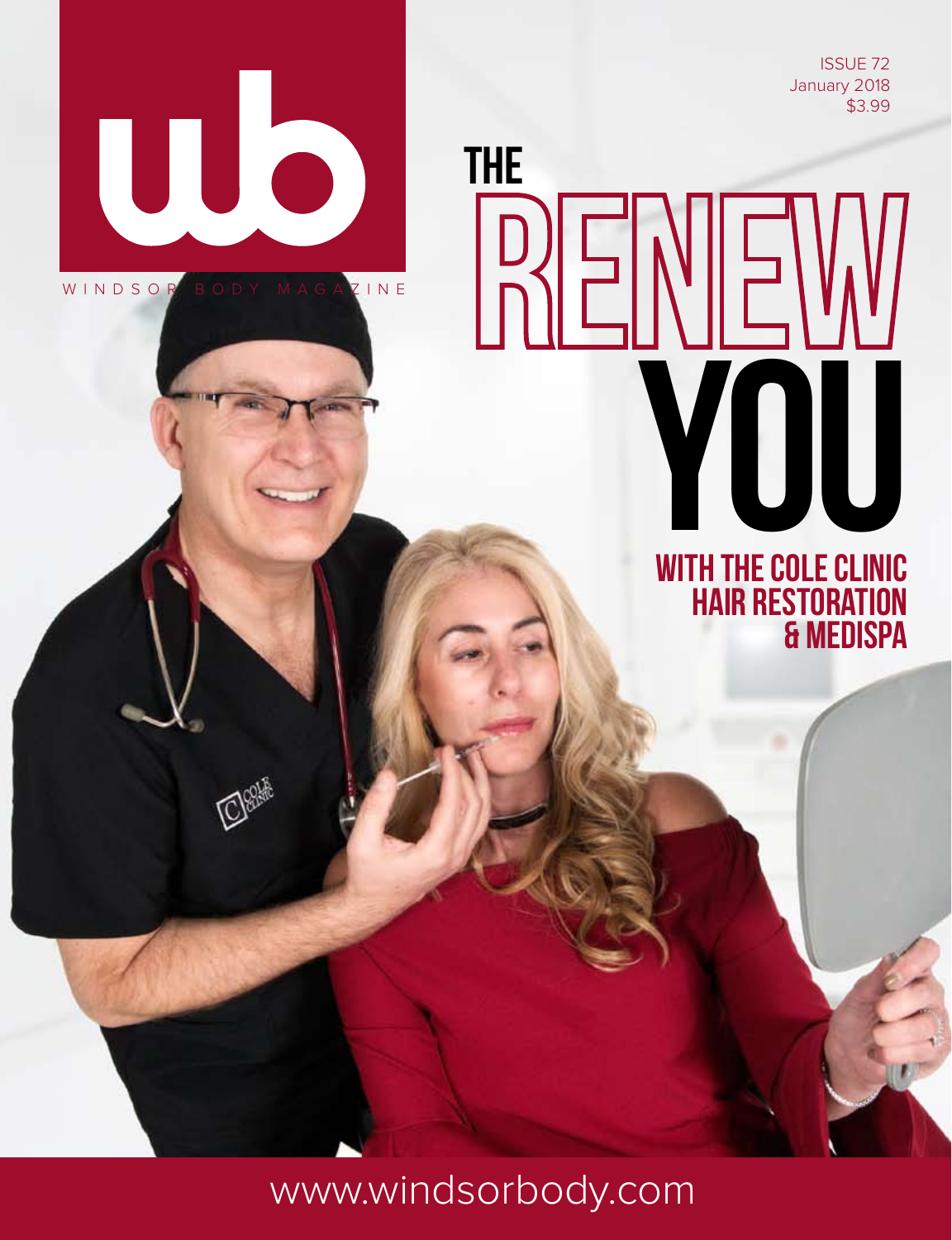THE

WOU W



## with The Cole Clinic Hair Restoration & MEDISPA

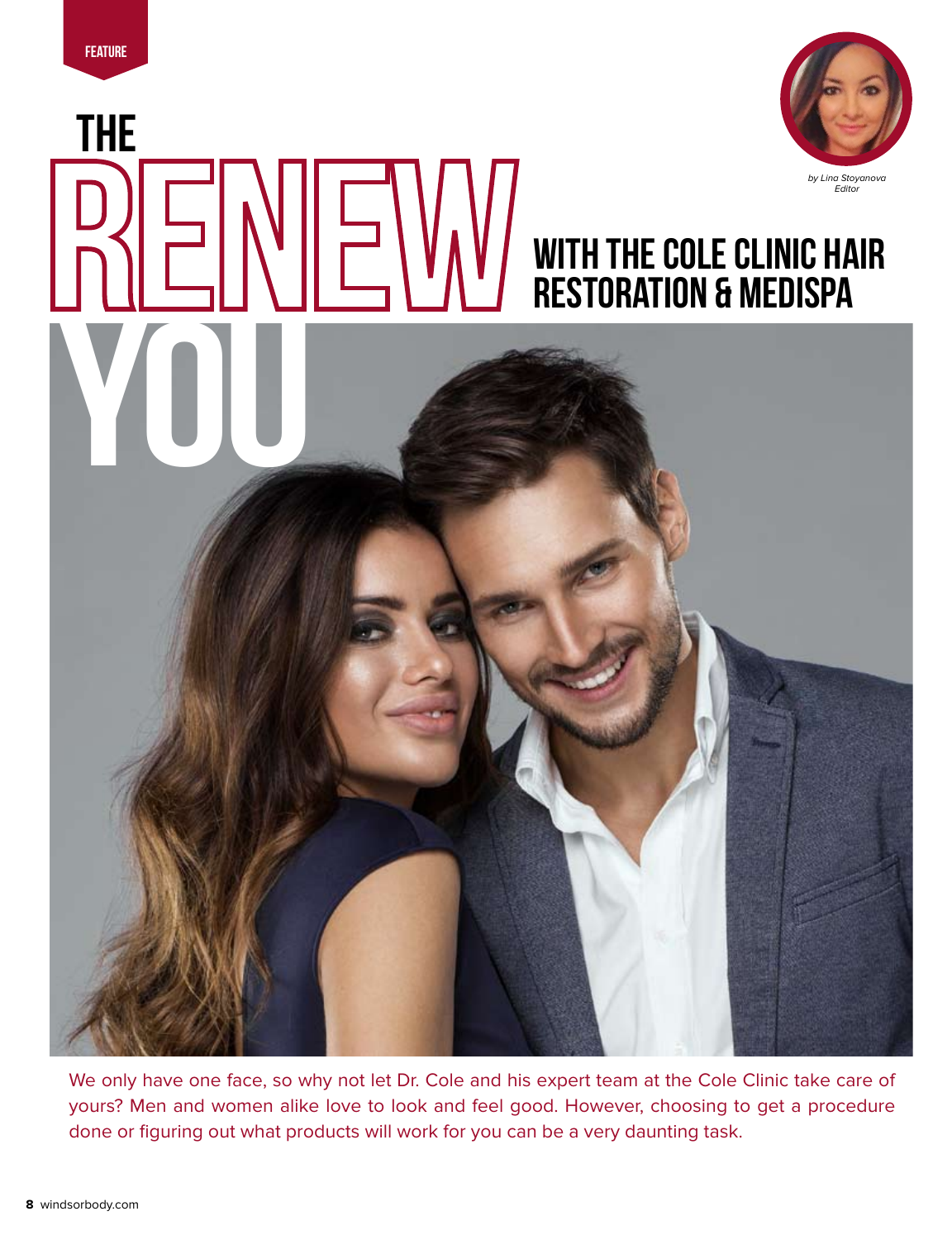Dr. Christopher Cole is both a medical doctor and an artist that can make the whole process easier. He focuses on providing the highest level of patient care and believes in helping you achieve your personal appearance goals to ensure you look as young as you feel.

Dr. Cole and his wife, Cate Cole, are a dynamic duo that love to help people look and feel their best. They care about professional quality and patient care which makes trusting them a whole lot easier. This dynamic duo has ensured that the Cole Clinic & MediSpa becomes your one-stop-shop for everything cosmetic while receiving friendly, knowledgeable help. The dynamic duo wants everyone to look as young as they feel.

Dr. Cole believes in ensuring you are well informed and educated about each procedure and product that is available. The Cole Clinic provides a personalized consultation that will assist you in choosing the right procedure and product so you can be knowledgeable and comfortable with your choice for hair restoration/transplantation, skin rejuvenation, Botox and Injectable Filler, laser therapy or any antiaging treatments you may choose.

"We want people to feel comfortable and make the best possible choice for them," said Dr. Cole. "Natural looking results and exemplary patient care is our mantra at the Cole Clinic."

Dr. Cole uses a refreshing approach with an emphasis on patient education. The Cole Clinic offers a personalized consultation that will assist you and the process begins with just a phone call. The highly knowledgeable staff of medical professionals assist Dr. Cole in achieving outstanding, natural looking results.

Cosmetic and aesthetic medicine offers many choices that are both surgical and non-surgical. The Cole Clinic & MediSpa have one main goal and that goal is to assist you in making the right choices in achieving natural, beautiful looking results. That is why the Cole Clinic is known for both hair restoration and skin rejuvenation.



Dr.C.Cole

□89話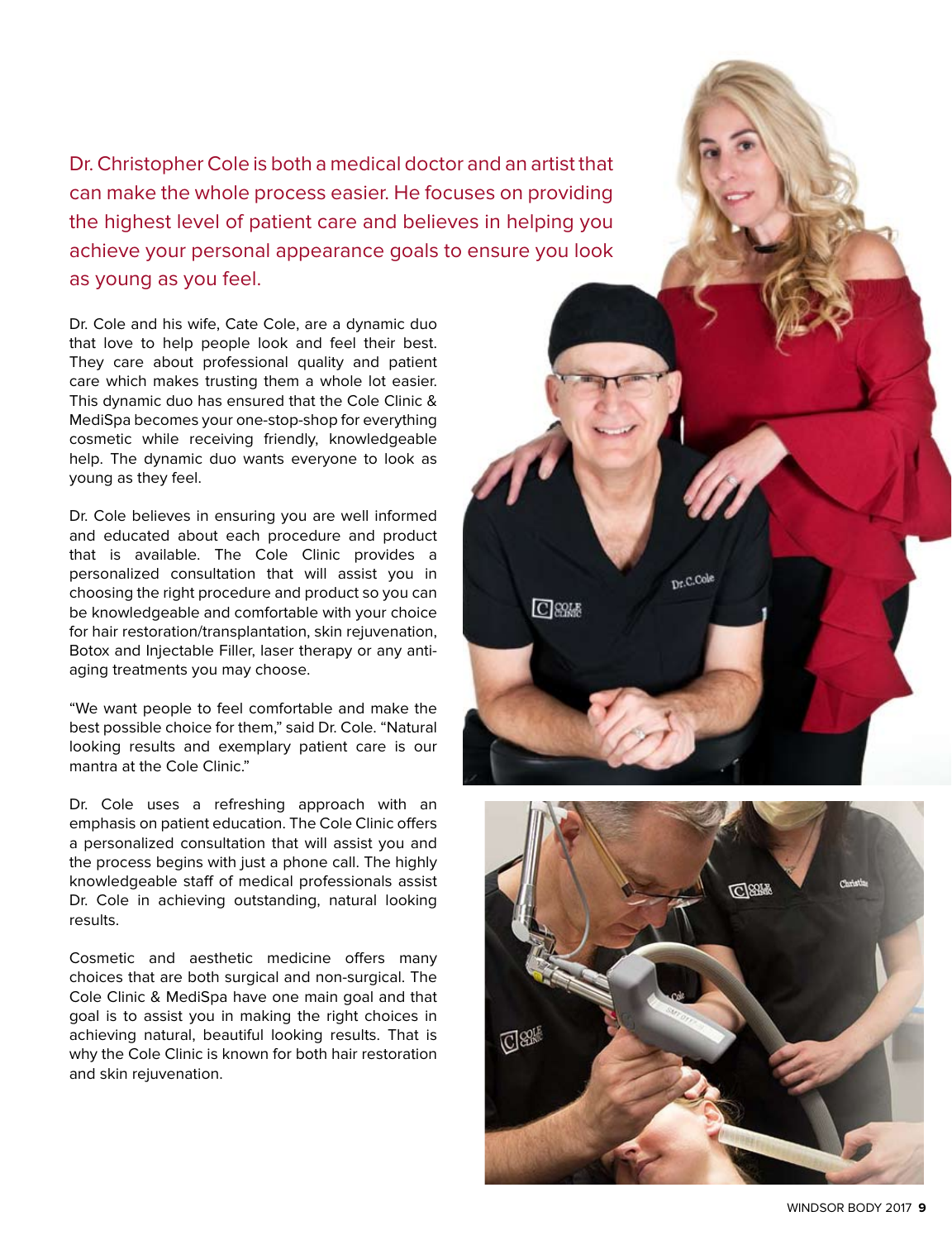"Cole Clinic & MediSpa want people to leave with a natural looking result which takes years off without turning YOU INTO A COMPLETELY different person."

The Cole Clinic Hair Restoration focuses on helping you restore your self-confidence as well as restoring and improving your hairline. Dr. Cole and his team of specialists will assist you in achieving thicker, fuller hair. Offering the latest technology in hair restoration surgery includes the state of the art ARTAS Robotic Follicular Unit Extraction Hair Transplant surgery. The Cole Clinic Hair Restoration centers are surgical centers that offer the latest in hair restoration innovation; everything from robotic surgeries to Low Level Laser Light Therapy, Hair Loss Medications and Topical Treatments. The Cole Clinic is your one-stopshop for all of your hair restoration needs helping you make hair loss a thing of the past.

The Cole Clinic MediSpa helps you turn back the hands of time. The luxurious MediSpa offers the latest advancements in anti-aging treatments (both surgical and non-surgical). World class Laser Therapy Centre offers a safe, effective therapy for wrinkle reduction, laser hair removal, Botox and Injectable Fillers, Belkyra, Latisse, Ultrasonic Facelifting, Skin Rejuvenation and so much more!

The MediSpa is a medicated beauty boutique specializing in medical-grade skincare and beauty products to help you look and feel your best. Patients can choose from restorative Silk Peel Microdermabrasion, Chemical Peels and even Spa Facials. There's also Cate's Collection, Glo Minerals, Latisse, Vivier Skincare and Skin TX Treatments to choose from. Cate's Collection in particular is a revolutionary line of skincare products that help revitalize the skin restoring a youthful glow.





**Before** 

**After** 



**Before** 

**After**